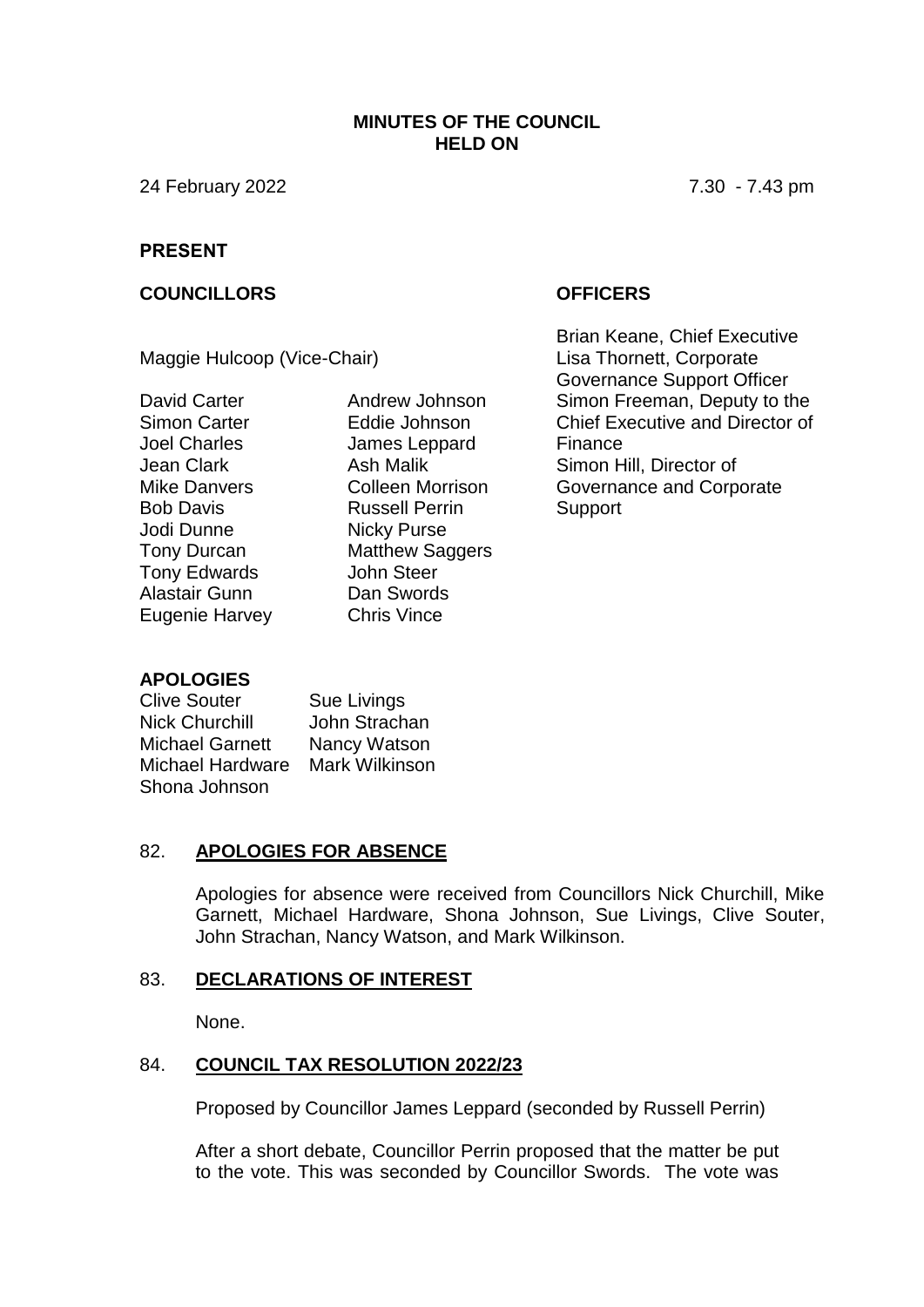carried by 14 For, 8 Against and 1 abstain in favour of proceeding to the vote.

The details of the recorded vote are below.

Proposed by Councillor James Leppard (seconded by Russell Perrin) it was:

| <b>Council Tax Resolution 2022/23 (Resolution)</b> |         |
|----------------------------------------------------|---------|
| <b>Councillor Maggie Hulcoop</b>                   | Abstain |
| <b>Councillor David Carter</b>                     | For     |
| <b>Councillor Simon Carter</b>                     | For     |
| <b>Councillor Joel Charles</b>                     | For     |
| <b>Councillor Jean Clark</b>                       | Abstain |
| <b>Councillor Mike Danvers</b>                     | Abstain |
| <b>Councillor Bob Davis</b>                        | Abstain |
| <b>Councillor Jodi Dunne</b>                       | Abstain |
| <b>Councillor Tony Durcan</b>                      | Abstain |
| <b>Councillor Tony Edwards</b>                     | Abstain |
| <b>Councillor Alastair Gunn</b>                    | For     |
| <b>Councillor Eugenie Harvey</b>                   | Abstain |
| <b>Councillor Andrew Johnson</b>                   | For     |
| <b>Councillor Eddie Johnson</b>                    | For     |
| <b>Councillor James Leppard</b>                    | For     |
| <b>Councillor Ash Malik</b>                        | For     |
| <b>Councillor Colleen Morrison</b>                 | For     |
| <b>Councillor Russell Perrin</b>                   | For     |
| <b>Councillor Nicky Purse</b>                      | For     |
| <b>Councillor Matthew Saggers</b>                  | For     |
| <b>Councillor John Steer</b>                       | For     |
| <b>Councillor Dan Swords</b>                       | For     |
| <b>Councillor Chris Vince</b>                      | Abstain |
| <b>Carried</b>                                     |         |

**RESOLVED** that the Council Tax Resolution for 2022/23, as set out in within agenda, be approved.

## 85. **COUNCIL SIZE SUBMISSION TO THE LGBCE**

Proposed by Councillor Simon Carter (seconded by Chris Vince) it was:

## **RESOLVED** that the

**A** Full Council approves the Council Size Submission response to the Local Government Boundary Commission for England (LGBCE) (attached as Appendix A to the report).